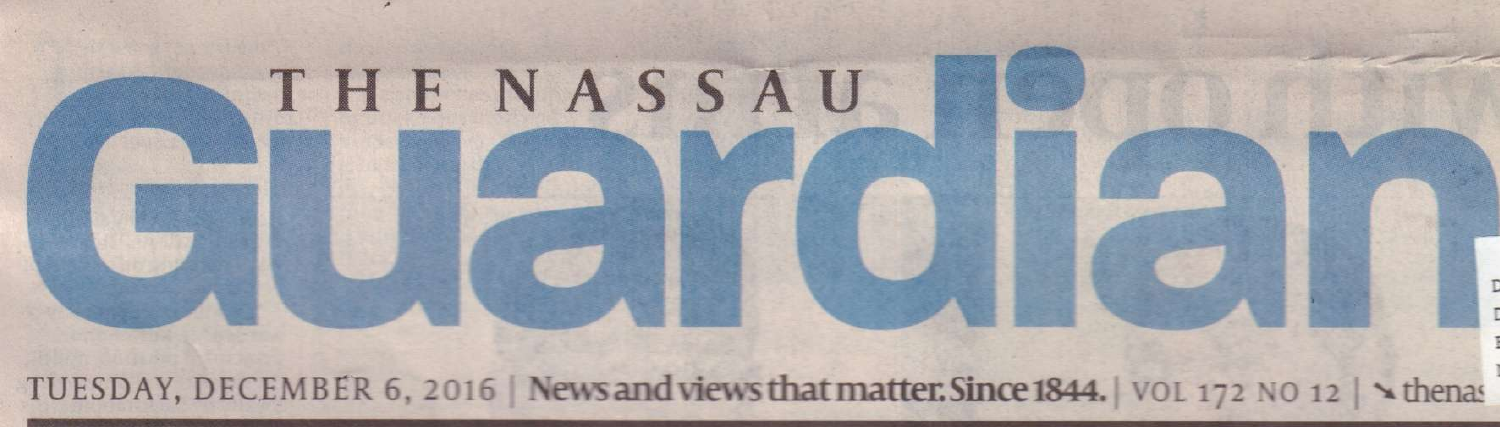## **Former Governor General Sir Orville Turnquest launches historic, revealing book**

Surrounded by a small<br>Sgroup of family and group of family and friends, Sir Orville Turnquest, former governor general, presented the first copy of his book, "What Manner of Man is This?" to the current Governor General Dame Marguerite Pindling during a brief ceremony celebrating the book's worldwide publication at an official launch held at Government House.

Although many hooks have been written about the Duke and Duchess of Windsor, Sir Orville's incisive hook is the only one that focuses exclusively on the Duke's administration while royal governor of The Bahamas from 1940-1945, after he abdicated the throne as King of England in order to marry the twice-divorced Mrs. Wallis Simpson.

While the world reveled in what was portrayed as both one of the greatest love stories of all time and



Former Governor General Sir Orville Turnquest (left) presents a signed copy of his hook "What Manner of Man is This?" to Dame Marguerite Pindling, governor general of The **Bahamas during a special presentation at Government House, KOVAH DUNCOMBE FOR DPA** 

the scandal of the century, the reality for The Bahamas was that the Duke and Duchess of Windsor viewed his assignment as royal governos as severe punishment, banishment to a farflung island country with-

out anyof the trappings of a royal life. Though they gave of themselves • Book, pageA7